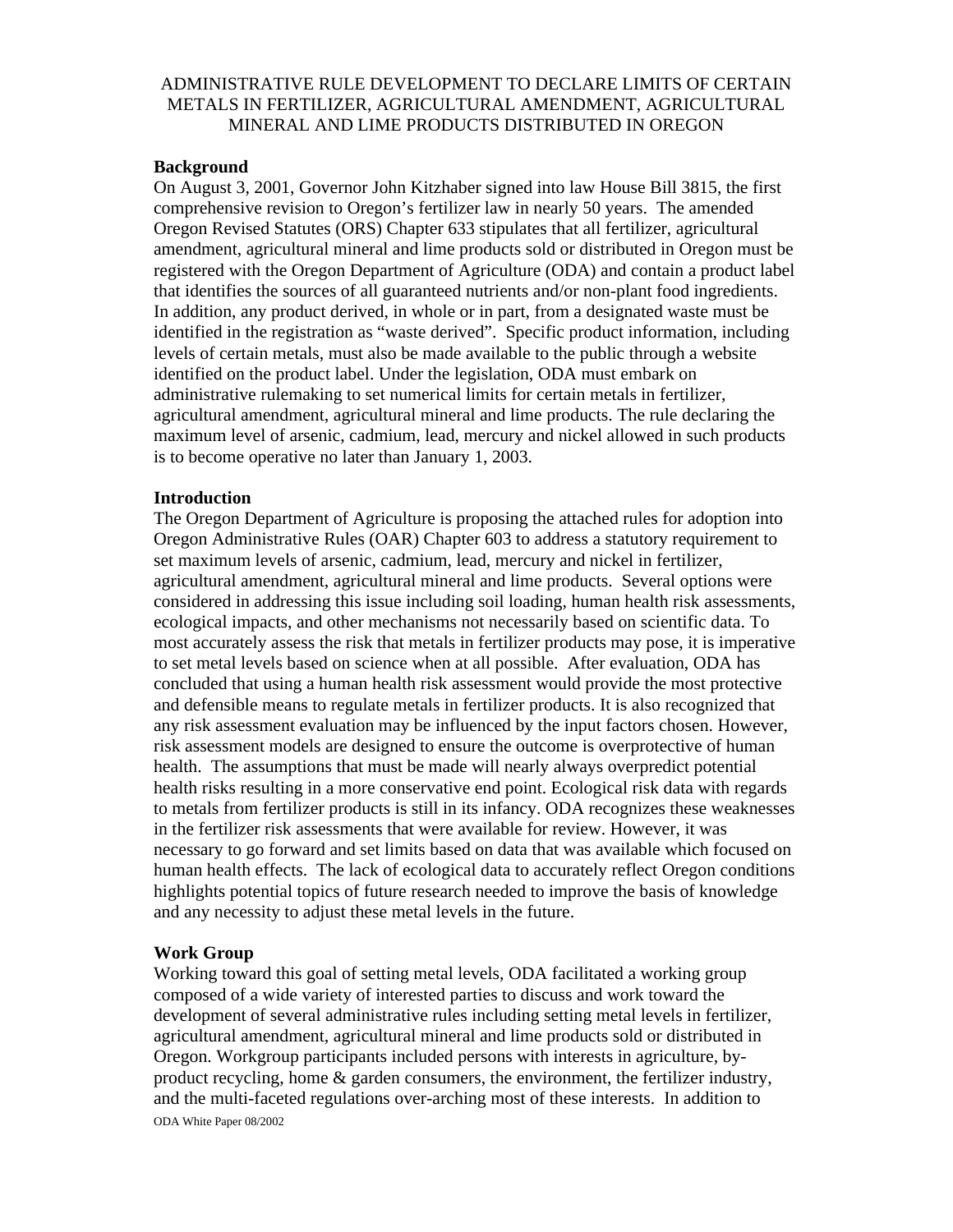input from the workgroup members, input was provided by a representative from the U.S. Environmental Protection Agency (EPA), an independent scientific research consultant and the involvement of the Association of American Plant Food Control Officials (AAPFCO). AAPFCO is a national group of representatives of the fertilizer regulatory programs of the majority of states. In addition, ODA contracted the scientific review services of Drs. Larry Curtis and Brian Smith from the Oregon State University Department of Molecular and Environmental Toxicology. It is the goal of ODA to assure the public that fertilizer, agricultural amendment, agricultural mineral and lime products registered in Oregon do not pose a risk to applicators, users, farm families or the general public.

### **Process**

The Oregon Department of Agriculture was charged with the task of developing administrative rules setting the maximum metal levels to be allowed in fertilizer, agricultural amendment, agricultural mineral and lime products sold or distributed in Oregon. It is required in statute that these rules be operative no later than January 1, 2003. With this time constraint, it was necessary for ODA to rely on research that had already been concluded and to review processes in other states that have already implemented similar limitations on metals in fertilizers. To conduct an Oregon risk assessment on fertilizer metals interaction with the environment and/or on human health was not economically feasible or practical within the period of time available to implement these rules.

The different mechanisms established to address metals in a variety of situations were reviewed. Levels set to limit metals in application of human biosolid wastes, soil contamination clean-up sites, land disposal restriction standards for recycling hazardous wastes, Washington State and Canada's soil loading process, California's phase-in reduction approach, the EPA technology based numbers for zinc, and others were taken into consideration. It was evident that every effort taken to address metals levels is dependent on a wide variety of parameters. The scientific research data available on human health effects of metals and the background levels of metals in Oregon soils was generally available. However, the research data available for assessing ecological impacts of metals was significantly deficient. Parameters such as metals degradation in soil, plant uptake capability, leachability, bioaccumulation, atmospheric deposition, and metal speciation left many questions unanswered.

The process which took the widest variety of factors into consideration was the risk assessment process. Other means of setting metal levels appeared to be on a "best guess" basis where compliance with metal levels was accomplished through adjustments in application rates on a product label with the assumption that users would voluntarily comply with the label. Admittedly, risk assessments are not a perfect science and some assumptions must be made to allow the assessment process to function. Given this inherent weakness, ODA chose to adopt the risk assessment process to provide a credible foundation to setting metal levels dependent on real scientific data when at all possible. *Risk assessment* is defined as "the systematic scientific characterization of potential adverse health effects resulting from human exposures to hazardous agents or situations." Risk management involves the development of regulatory options based on the outcome of the risk assessment. This may explain how regulatory agencies derive different metal limits with the limited amount of scientific data available to influence risk assessment outcomes.

ODA White Paper 08/2002